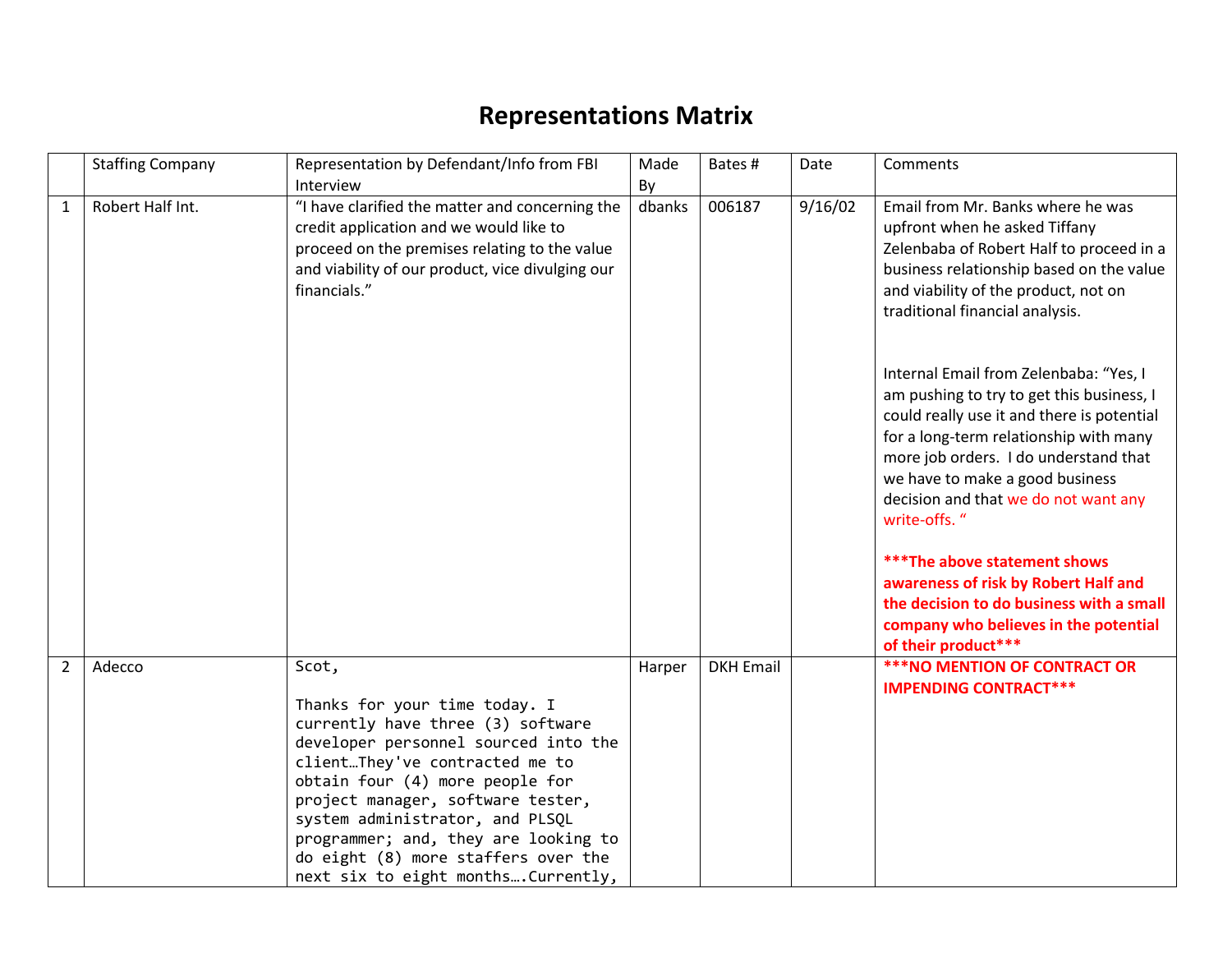|   |                  | there is a big push to complete<br>their development project of<br>information sharing which is a big<br>demand for them right now. I have<br>enclosed a client brochure to give<br>you a general idea of their software<br>product lines.<br>I need to get this business<br>transaction executed and closed<br>within the next two days if the term<br>are amenable to you. So, please<br>respond as soon as you get a chance.                                              |                   |       |                                                                                                                                               |
|---|------------------|------------------------------------------------------------------------------------------------------------------------------------------------------------------------------------------------------------------------------------------------------------------------------------------------------------------------------------------------------------------------------------------------------------------------------------------------------------------------------|-------------------|-------|-----------------------------------------------------------------------------------------------------------------------------------------------|
| 3 | Kforce/Hall Kin. | During the meeting Harper to Mcfadden that<br>DKH was developing a software product<br>designed for law enforcement. In addition,<br>Harper told McFadden that investors were<br>funding the software development and that<br>product was close to being finishedBased on<br>this visit to DKH office and the results and of<br>the D&B report, Mcfadden entered into a<br>contract to payroll one employee at DKH.                                                          | 001493            | 12/02 | <b>***NO MENTION OF CONTRACT OR</b><br><b>IMPENDING CONTRACT***</b><br><b>***RELIED ON D&amp;B REPORT TO ENTER</b><br><b>INTO CONTRACT***</b> |
| 4 | Analysts Intl.   | Cherry relied upon statements relied upon<br>statements by Banks and Harper during the<br>three meetings<br>Cherry ran a D&B report prior to the third<br>meeting. Cherry relied upon the D&B report<br>when deciding to do business with DKH/LT.<br>Based on the results of her due diligence,<br>research on DKH/LT, Cherry facilitated a<br>contract between AI and DKH/LT in which AI<br>would payroll employees for DKH who would<br>be placed in work positions at LT. | 000413            |       | FBI Interview of Val Cherry<br>*** Cherry relied upon D&B report when<br>deciding to do business with DKH/LT***                               |
| 5 | Manpower         |                                                                                                                                                                                                                                                                                                                                                                                                                                                                              |                   |       |                                                                                                                                               |
| 6 | Ajilon           | Request from Shelley Robertson to DKH to fax<br>new client app form/credit check and fax back                                                                                                                                                                                                                                                                                                                                                                                | 003866,<br>003867 |       | *** Relied on D&B and credit check<br>policy***                                                                                               |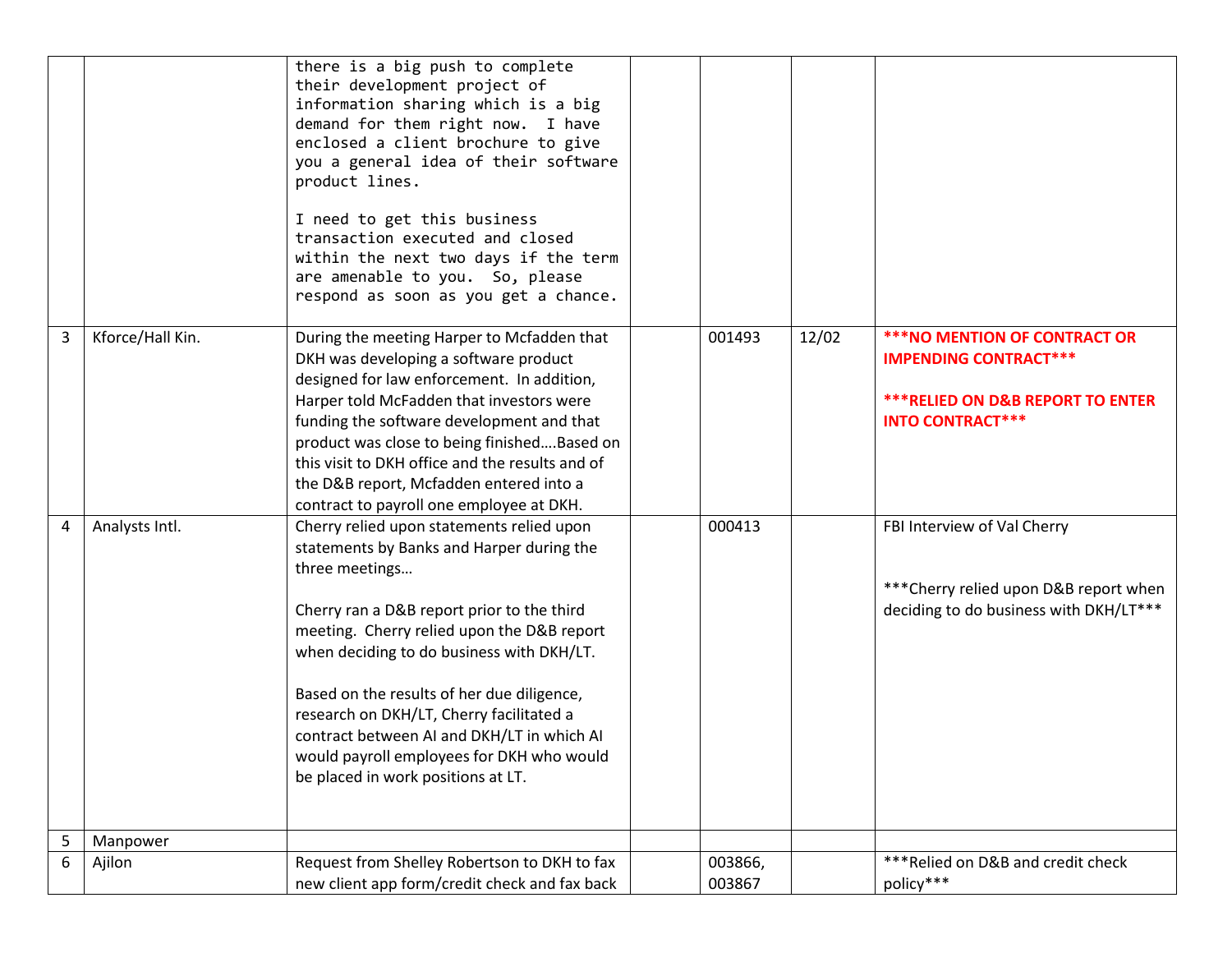|                |                                                 | with D&B number                                                                                                                                                                                                                                                                                                                  |                  |                    |                                                                                                                                                                                                                                                                                                                                                                                                                                                                                                             |
|----------------|-------------------------------------------------|----------------------------------------------------------------------------------------------------------------------------------------------------------------------------------------------------------------------------------------------------------------------------------------------------------------------------------|------------------|--------------------|-------------------------------------------------------------------------------------------------------------------------------------------------------------------------------------------------------------------------------------------------------------------------------------------------------------------------------------------------------------------------------------------------------------------------------------------------------------------------------------------------------------|
| $\overline{7}$ | Ciber                                           |                                                                                                                                                                                                                                                                                                                                  |                  |                    |                                                                                                                                                                                                                                                                                                                                                                                                                                                                                                             |
| 8              | Today's Staffing                                |                                                                                                                                                                                                                                                                                                                                  |                  |                    |                                                                                                                                                                                                                                                                                                                                                                                                                                                                                                             |
| 9              | <b>Talent Tree</b>                              |                                                                                                                                                                                                                                                                                                                                  |                  |                    |                                                                                                                                                                                                                                                                                                                                                                                                                                                                                                             |
| 10             | <b>Computer Task Gorup</b><br>(CTG)             | FBI Interview annotates that Stewart told<br>Crockett that DKH was working on contracts<br>with the New York Police Department,<br>Manhattan Division and with the Philadelphia<br>Police Department. Stewart did not mention<br>federal agencies directly, but inferred that the<br>software could be used at the federal level | 001059           |                    | Prior to the July 13, 2004 interview of<br>Donald Crockett by Agent Smith, Mr.<br>Crockett sent a very detailed chronology<br>of events on July 12, 2004 (Bates<br>001062) which contradicts the report of<br>Agent Smith with no mention of<br>contracts whatsoever. Specifically,<br>Clinton Stewart explained the<br>relationship between DKH and IRP,<br>presented a technical description of the<br>application, DKH that IRP owned the<br>software, and IRP used contractors<br>provided through DKH. |
| 11             | Option 1                                        |                                                                                                                                                                                                                                                                                                                                  |                  |                    |                                                                                                                                                                                                                                                                                                                                                                                                                                                                                                             |
| 12             | Prostaff/Advecta                                |                                                                                                                                                                                                                                                                                                                                  |                  |                    |                                                                                                                                                                                                                                                                                                                                                                                                                                                                                                             |
| 13             | <b>Professional Consulting</b><br>Network (PCN) | "seeking out PCN to payroll two consultants<br>who were needed on a project which<br>supported software development for IRP"<br>"had lunch with Mr. Harper and Mr. Stewart<br>where they explained the software product<br>and what they were doing to sell it to<br>organizations involved in criminal<br>investigations"       | 005950           | 2/20/04            | Confidential Memorandum of Peter<br>Jozwik<br>*** NO MENTION OF CONTRACT***                                                                                                                                                                                                                                                                                                                                                                                                                                 |
|                |                                                 | "Stewart stated that DKH develops software<br>and electronic solutions for the FBI and the<br>prisons"<br>"Stewart indicated that DKH was close to<br>closing contracts with the city of New York"<br>Krueger did not obtain financial statements, a                                                                             | 005994<br>005995 | 7/25/04<br>6/28/04 | Greg Krueger came to IRP offices<br>Annotated in FBI Interview of Krueger                                                                                                                                                                                                                                                                                                                                                                                                                                   |
|                |                                                 | Dun and Bradstreet report, or any references<br>for DKH. Krueger indicated that this is a                                                                                                                                                                                                                                        |                  |                    |                                                                                                                                                                                                                                                                                                                                                                                                                                                                                                             |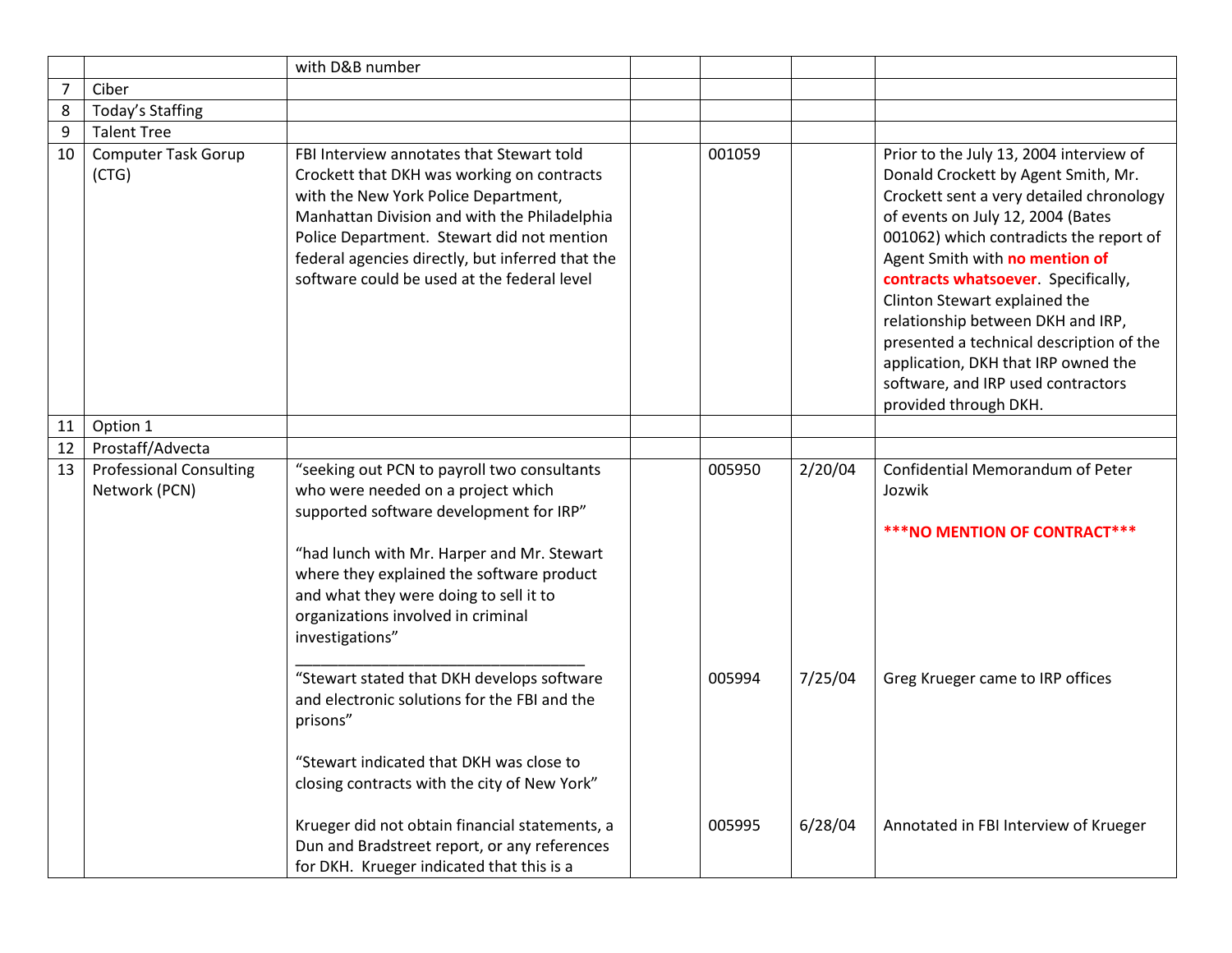|    |                           | common practice for PCN and that most initial                                                                                                                                                                                                                                                                                                                                                                                                                                                                                              |        |          |                                                                                                                                                                                                                                                  |
|----|---------------------------|--------------------------------------------------------------------------------------------------------------------------------------------------------------------------------------------------------------------------------------------------------------------------------------------------------------------------------------------------------------------------------------------------------------------------------------------------------------------------------------------------------------------------------------------|--------|----------|--------------------------------------------------------------------------------------------------------------------------------------------------------------------------------------------------------------------------------------------------|
|    |                           | agreements are verbal in nature.                                                                                                                                                                                                                                                                                                                                                                                                                                                                                                           |        |          |                                                                                                                                                                                                                                                  |
| 14 | Organic People            | Harper mentioned that DKH has an active<br>contract to provide services to a municipality<br>in Florida. In addition, Harper mentioned that<br>the Department of Homeland Security has<br>funding for these types of projects and the<br>DKH had won a federal contract with<br>Department of Homeland Security.                                                                                                                                                                                                                           | 005497 | 7/21/03  | FBI Interview regarding                                                                                                                                                                                                                          |
|    |                           | "Per our earlier conversation, the slowness of<br>the Government business cycle has placed my<br>company in a difficult position to be able to<br>pay my obligations in a timely fashion"                                                                                                                                                                                                                                                                                                                                                  | 005504 | 10/1/03  | Email communication to Remington<br>Green acknowledging the cancellation of<br>employees. ***NO MENTION OF<br><b>LOSING A CONTRACT****</b>                                                                                                       |
|    |                           | Remington Green, president of IT staffing firm<br>Organic People in Denver, said he visited<br>DKH's, met with principals Clinton Stewart and<br>Demetrius Harper and heard and impressive<br>presentation about how the company was<br>developing software for law enforcement<br>(including New York Police Department) and<br>prisons. "They showed well, talked well,"<br>Green said. He checked out motor vehicle and<br>credit records and, "I even had [Harper sign a<br>personal guarantee before I would do business<br>with him" | 010106 | 4/15/05  | <b>Staffing Industry Report article</b><br>illuminates how Remington Green was<br>impressed with the presentation by<br>Harper and Stewart. ***NO MENTION<br>OF CURRENT OR IMPENDING CONTRACT<br><b>REPRESENTATION OR FALSE</b><br>STATEMENT**** |
| 15 | <b>Computer Horizons</b>  | Sheptock's understanding was that DKH was<br>developing software for a government sector<br>that he believed to be the New York<br>Department of Transportation.<br>Computer Horizons ran background checks on<br>DKH prior to completing the contract.                                                                                                                                                                                                                                                                                    | 001055 | 6/19/04  | <b>***No mention of Contract or</b><br><b>Impending Contract***</b><br>*** Shows reliance on background<br>checks to complete contract and engage<br>in business with DKH***                                                                     |
| 16 | Interactive Business Sys. | Debbie Howard asks DKH on updates on the<br>sales with NYPD                                                                                                                                                                                                                                                                                                                                                                                                                                                                                | 004987 | 11/14/03 | *** Shows that Debbie Howard was<br>aware that IRP was engaged in a SALES<br>process vice contract***                                                                                                                                            |
|    |                           |                                                                                                                                                                                                                                                                                                                                                                                                                                                                                                                                            | 004986 |          | Clear evidence showing that Ken Harper<br>does not have a very good command of                                                                                                                                                                   |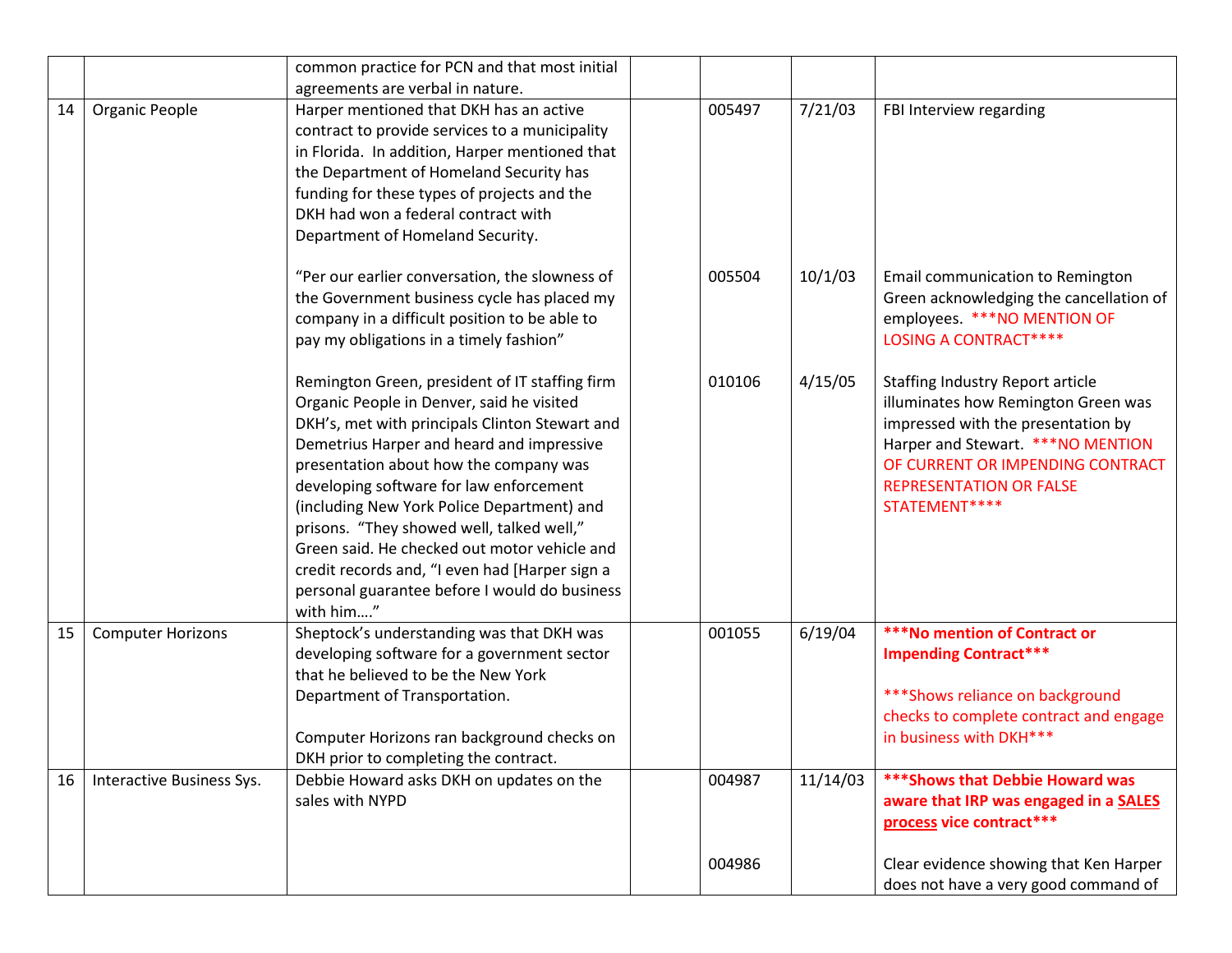|    |                                    |                                                                                                                                                                                                                                                                                                                                                                                                                                                                                                                                                                                                                                        |        | the English language or the language of<br>business.                                                                                                                                                                                                                                                                                                                                                                                                                                                                                                                                                                                                                                                                                                                                                                                |
|----|------------------------------------|----------------------------------------------------------------------------------------------------------------------------------------------------------------------------------------------------------------------------------------------------------------------------------------------------------------------------------------------------------------------------------------------------------------------------------------------------------------------------------------------------------------------------------------------------------------------------------------------------------------------------------------|--------|-------------------------------------------------------------------------------------------------------------------------------------------------------------------------------------------------------------------------------------------------------------------------------------------------------------------------------------------------------------------------------------------------------------------------------------------------------------------------------------------------------------------------------------------------------------------------------------------------------------------------------------------------------------------------------------------------------------------------------------------------------------------------------------------------------------------------------------|
|    |                                    | Letter to Howard explaining DKH-IRP<br>relationship                                                                                                                                                                                                                                                                                                                                                                                                                                                                                                                                                                                    | 004989 | Shows Debbie Howard understands the<br>relationship between IRP and DKH                                                                                                                                                                                                                                                                                                                                                                                                                                                                                                                                                                                                                                                                                                                                                             |
| 17 | Systems Eng. Serv. Corp.<br>(SESC) | In a January 19, 2004 detailed written<br>response from Dean Hale regarding DKH and<br>Leading Team, Hale says he contacted Clinton<br>Stewart in July of 2003.                                                                                                                                                                                                                                                                                                                                                                                                                                                                        | 002558 | Hale contacted DKH with full knowledge<br>of risk associated with a start-up firm<br>and was aware that other staffing<br>agencies would not engage for that<br>reason, thereby assuming the risk.<br>Further down in the response, Hale<br>consults with his management team at<br>SESC and decides to move forward and<br>that decision is not based on a<br>representation.                                                                                                                                                                                                                                                                                                                                                                                                                                                      |
|    |                                    | Dean Hale also says Mr. Harper and Mr.<br>Stewart informed him of intentions to hire<br>several contractors to assist in the<br>implementation of various applications<br>specifically developed to provide consolidated<br>automation of information for State Law<br>Enforcement<br>In the FBI Interview of 6/14/04 of Dean Hale,<br>Hale is reported to have said a staffing<br>industry contact informed him that a minority-<br>owned company named DKH contacted him<br>and that other staffing companies did not<br>want to provide services to DKH due to the<br>necessity of using a retainer since DKH is a<br>startup firm. | 002551 | <b>****NO MENTION OF CONTRACT OR</b><br><b>IMPENDING CONTRACT IN HALE's</b><br><b>ORIGINAL WRITTEN DETAILED</b><br>RESPONSE******<br>Agent John Smith's report dated<br>6/14/04, reports that Harper and<br>Stewart stated they had active contracts<br>open with different agencies, but also<br>mentions that they mentioned they<br>were actively pursuing opportunities<br>with DHS and several trips planned to<br>NY to actively pursue a large state<br>contract. How is that Hales detailer<br>earlier accounting did not illuminate<br>active contracts. Only after the FBI got<br>involved did these facts materialize.<br>Also in a 3/25/04 opening case<br>document, Smith is alleging that Stewart<br>initiated contact with Hale.<br><b>*** Agent Smith is overwhelmingly</b><br>inconsistent in his reporting and at |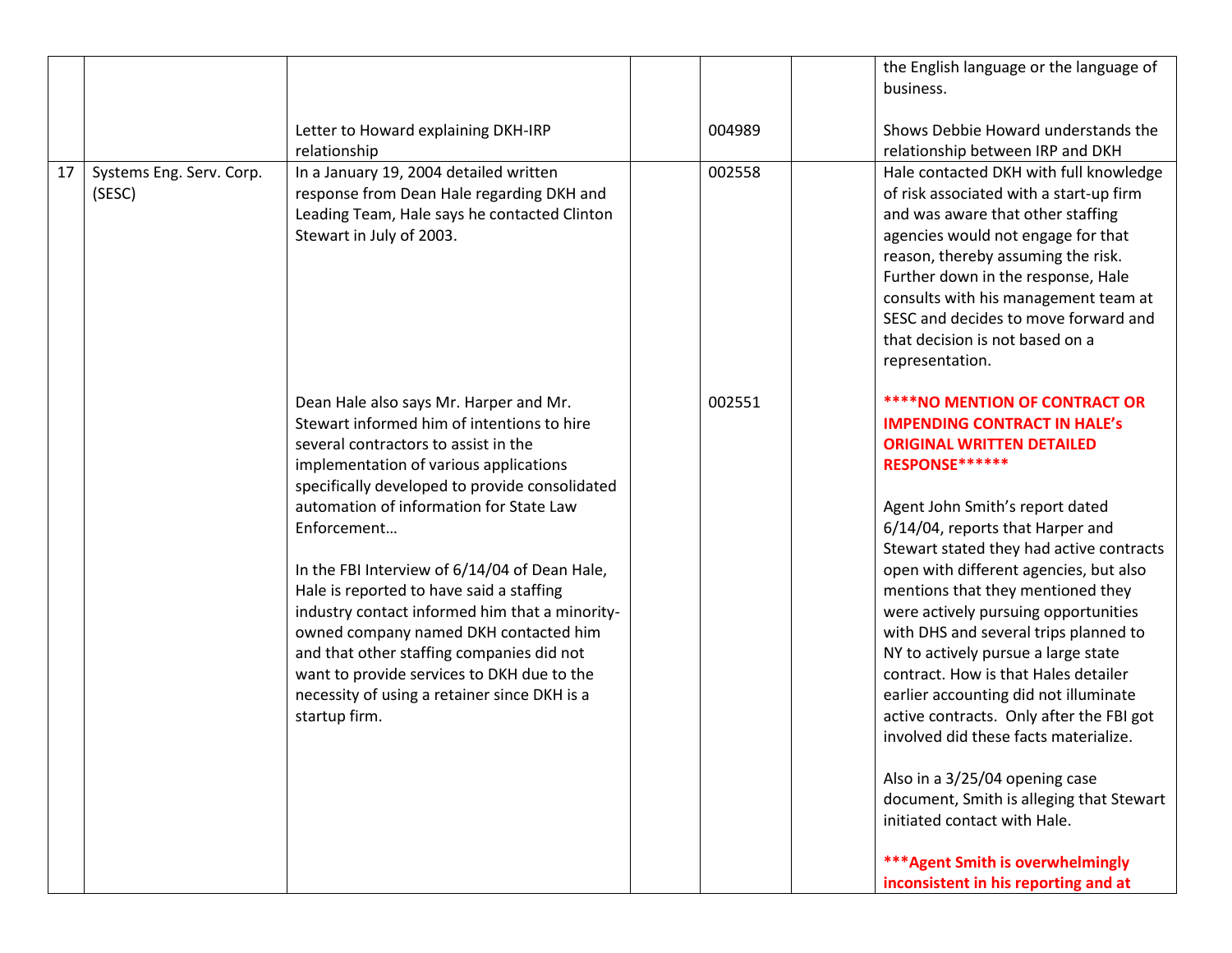|    |               |                                                                                                                                                                                                                                                                                                                                                                                                                                                                                                                                                |        |                  |          | odds with Dean Hales original<br>accounting of events.***                                                                                                                                                                                                                                                                                                                                    |
|----|---------------|------------------------------------------------------------------------------------------------------------------------------------------------------------------------------------------------------------------------------------------------------------------------------------------------------------------------------------------------------------------------------------------------------------------------------------------------------------------------------------------------------------------------------------------------|--------|------------------|----------|----------------------------------------------------------------------------------------------------------------------------------------------------------------------------------------------------------------------------------------------------------------------------------------------------------------------------------------------------------------------------------------------|
| 18 | Aquent        |                                                                                                                                                                                                                                                                                                                                                                                                                                                                                                                                                |        | 004008           |          | Aquent notes show no mention of<br>contract or impending contracts                                                                                                                                                                                                                                                                                                                           |
|    |               | First, it was per our conversation yesterday, I<br>will have an answer concerning a "good faith<br>payment by Thursday, Nov. 13 <sup>th</sup> , 2003. My<br>colleague Clinton Stewart is helping with the<br>presentation for the DHSand BOPin<br>Washington, DC. Upon the completion of this<br>meeting and presentation, I will give you a call<br>and verify any updates or arrangements being<br>signed with these agencies.<br>Client Note Information indicates DKH has a<br>\$1.00 credit rating per email, FR: Dave Garcia<br>11/17/03 | Harper | 004019<br>004011 | 11/11/03 |                                                                                                                                                                                                                                                                                                                                                                                              |
| 19 | Sunnyside     | "On September 10 2003 we mailed a credit<br>application they filled it out, returned it and<br>we checked references"                                                                                                                                                                                                                                                                                                                                                                                                                          |        | 006246           |          |                                                                                                                                                                                                                                                                                                                                                                                              |
| 20 | The Job Store |                                                                                                                                                                                                                                                                                                                                                                                                                                                                                                                                                |        | 006612           |          | Marilyn Doty brings in associates to<br>register with Job Store Staffing to have<br>everything ready upon credit approval<br>D&B, credit check, contacted US Bank<br>about DKHis not sufficient to establish<br>customer relations with Job Store"<br>"Glenda Rasmussen contacts Dorothy<br>Grandbois, President of Job Store<br>Staffing, and pushes for business<br>relations to commence" |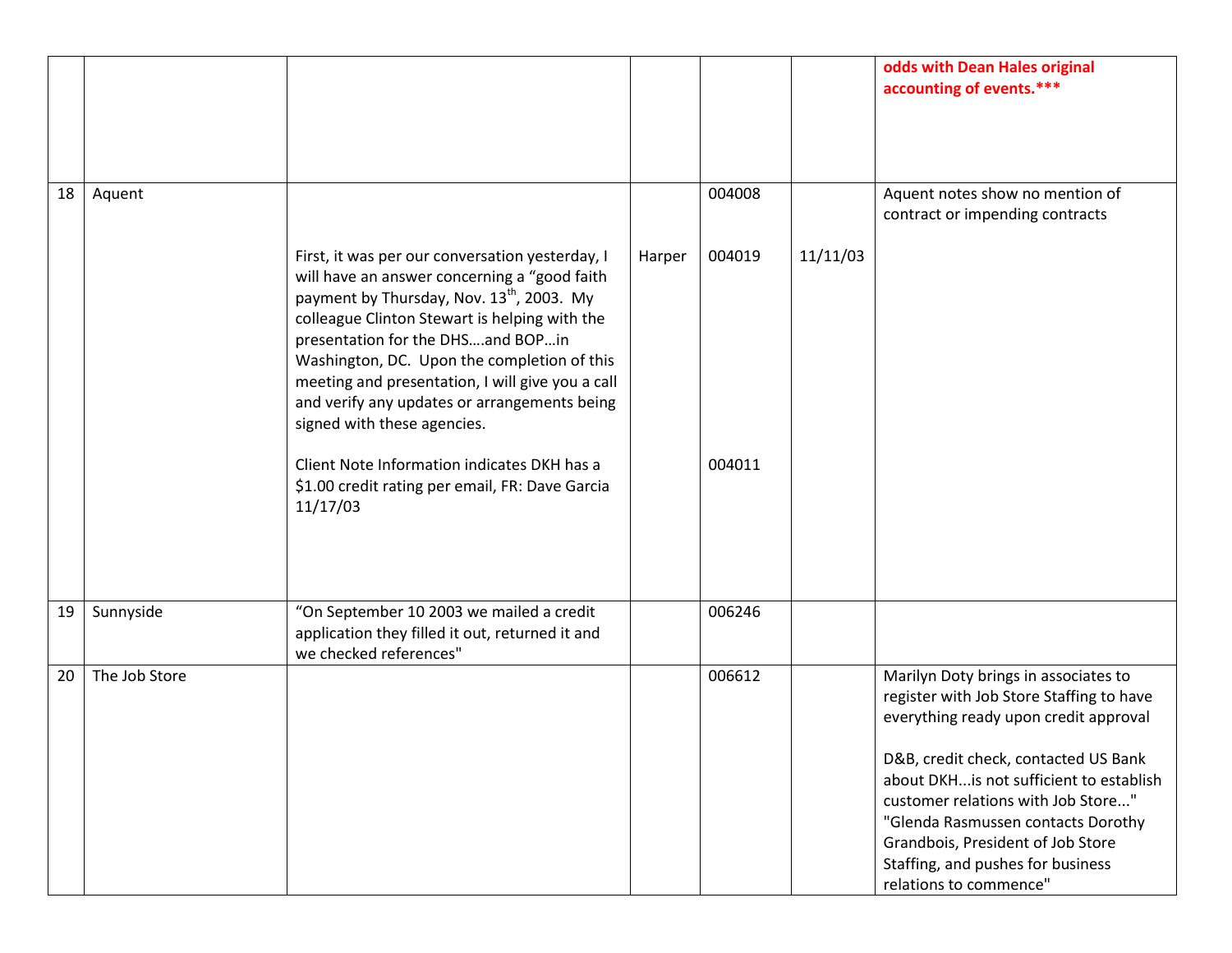| 21 | <b>Personnel Plus</b>    | On October 23, 2003 she drove to 7350<br>Campus Drive. During the visit Harper<br>elaborated the DKH was currently conducting<br>final contract negotiations. The New York<br>Police Department, The Philadelphia Police<br>Department, Los Angeles Police Department,<br>and the Department of Homeland Security<br>regarding contracts for Law Enforcement<br>software to be provided by DKH                                                          |        | 005554            | FBI Interview of Brenda Williams.                                                                                                                                                                                                                                                                                    |
|----|--------------------------|---------------------------------------------------------------------------------------------------------------------------------------------------------------------------------------------------------------------------------------------------------------------------------------------------------------------------------------------------------------------------------------------------------------------------------------------------------|--------|-------------------|----------------------------------------------------------------------------------------------------------------------------------------------------------------------------------------------------------------------------------------------------------------------------------------------------------------------|
| 22 | <b>Express Personnel</b> | Email from DKH stating: "IRP Solutions are<br>diligently moving the sales cycle with the<br>agencies below. (BOP/DOJ/NYPD)"<br>Renee Rodriguez send email showing reliance<br>on D & B credit evaluation to extend credit.                                                                                                                                                                                                                              |        | 004690<br>004687  | <b>****NO MENTION OF CONTRACT OR</b><br><b>IMPENDING CONTRACT******</b>                                                                                                                                                                                                                                              |
| 23 | <b>ETI Professionals</b> | In the FBI Interview, Susan Holland of ETI said<br>"DKH was planning on marketing their<br>software product to NYPD and DHS"<br>In the email Mr. Harper sent to Ms. Holland,<br>he states:<br>"DKH Enterprises, Inc, desires to contract<br>this staffing need, vice bring on additional<br>direct hires at this time for a 3-month period;<br>using a bi-monthly, and net-45 day payment<br>terms (this is due to the government<br>procurement cycle" |        | 004487            | <b>****NO MENTION OF CONTRACT OR</b><br><b>IMPENDING CONTRACT******</b><br><b>*** RELIED ON CREDIT DUE DILIGENCE</b><br>TO ENTER INTO CONTRACT***<br>In the first part of the interview, FBI<br>agents represent that "DKH was<br>planning on marketing their software<br>product to                                 |
| 24 | Labor Ready              | "It is a well-known and accepted fact that<br>companies doing business with the<br>government can be subjected to slow<br>payments during the procurement cycle."                                                                                                                                                                                                                                                                                       | Harper | 005198&<br>005199 | Harper is waiting to be paid by IRP from<br>the sale of the software and inaccurately<br>and ineffectively communicates "slow<br>payments" during the government<br>procurement cycle as justification. Mr.<br>Harper never dealt directly with any<br>Government, agencies regarding the<br>large CILC application. |
| 25 | Lloyd Staffing           | "I am anticipating my second round of via                                                                                                                                                                                                                                                                                                                                                                                                               | 002011 |                   |                                                                                                                                                                                                                                                                                                                      |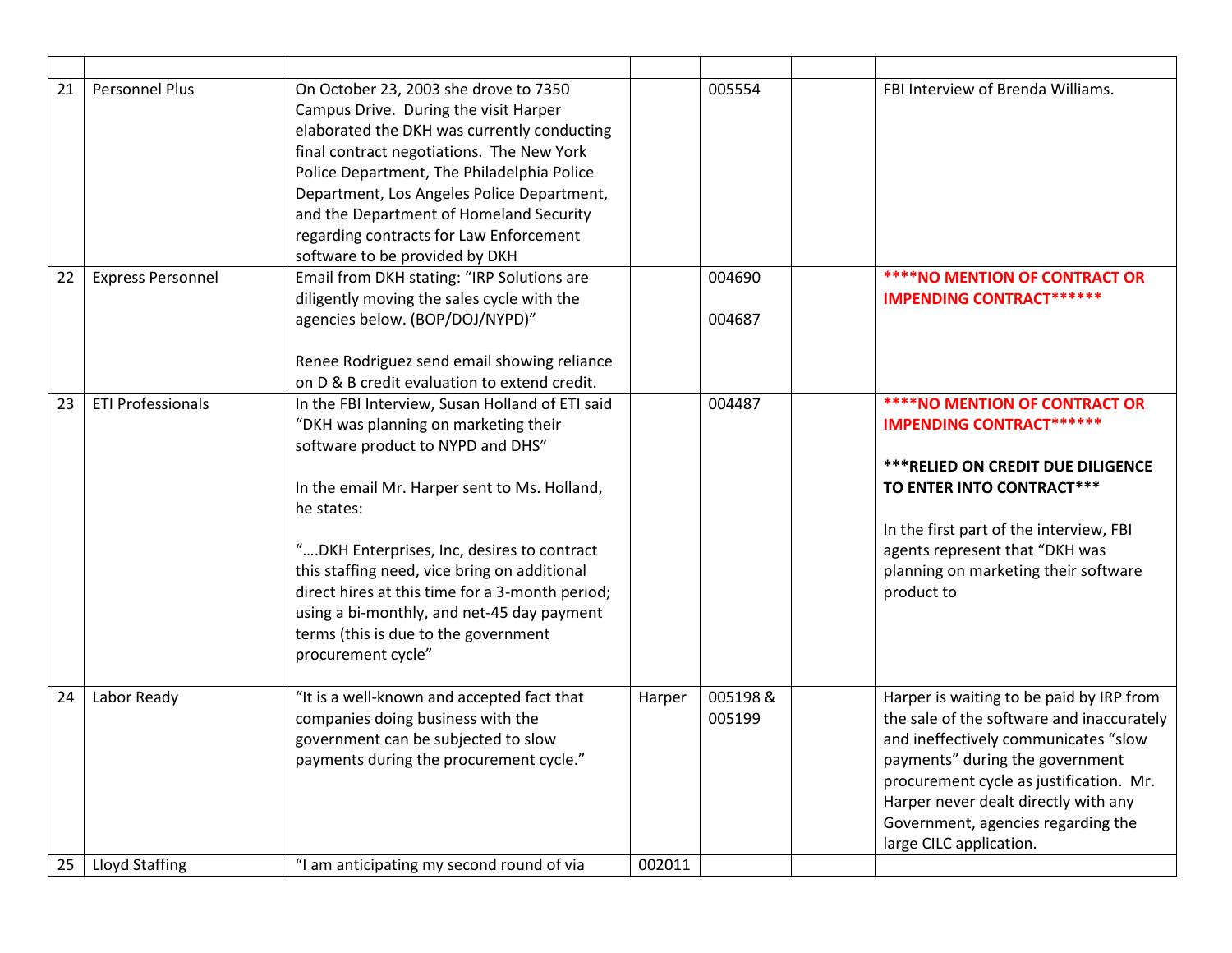|    |                                  | angel investments"<br>"The slowness of the government business<br>cycle has caused a temporary cash flow crunch<br>for our company." We look forward to that<br>flow being restored within the next one to two<br>months as some receivables being are<br>satisfied with major federal and state law<br>enforcement agencies"                                                                                                                                                                                                                                                                                                                                                   | Harper | 002013            |         | Mr. Harper is trying to speak on behalf<br>of IRP instead of simply communicating<br>that he is waiting on payment from IRP.<br>Mr. Harper is trying to communicate for<br>IRP and does not fully understand, nor<br>has all of the details concerning IRP<br>business activities.                                                                                                                                                                                                                                                                                                                                                                                                                                              |
|----|----------------------------------|---------------------------------------------------------------------------------------------------------------------------------------------------------------------------------------------------------------------------------------------------------------------------------------------------------------------------------------------------------------------------------------------------------------------------------------------------------------------------------------------------------------------------------------------------------------------------------------------------------------------------------------------------------------------------------|--------|-------------------|---------|---------------------------------------------------------------------------------------------------------------------------------------------------------------------------------------------------------------------------------------------------------------------------------------------------------------------------------------------------------------------------------------------------------------------------------------------------------------------------------------------------------------------------------------------------------------------------------------------------------------------------------------------------------------------------------------------------------------------------------|
| 26 | <b>Productive Data Solutions</b> | Banks stated that IRP is a software<br>development company that builds criminal<br>investigations software and that IRP was<br>currently working on securing contracts<br>Banks stated that IRP is currently negotiating<br>with the New York City Police Department. In<br>addition Banks said IRP is negotiating with the<br>Department of Homeland Security.                                                                                                                                                                                                                                                                                                                 | dbanks | 005785            | 3/18/04 | FBI Interview with Ron Brennan.<br><b>****NO MENTION OF CONTRACT OR</b><br><b>IMPENDING CONTRACT******</b>                                                                                                                                                                                                                                                                                                                                                                                                                                                                                                                                                                                                                      |
| 27 | Idea Integration                 | The staffing prospectus annotates the<br>following written statements to Idea<br>Integration.<br>1. The company is seeking a flexible<br>staffing/payrolling arrangement to<br>accommodate necessary staff to<br>COMPLETE DEVELOPMENT AND<br>FINALIZE SALES to the New York City<br>Police Department, Federal Bureau of<br>Prisons and the Department of<br>Homeland Security.<br>2. Section 12.1 of the prospectus says<br>the following: The project staffing<br>company (PSC) would agree to payroll<br>or make a project staffing investment<br>for 6 months to support IRP Solutions<br>in the engineering, sales and support<br>of the CILC Federal, CILC Precinct, CILC |        | 004714-<br>004720 |         | Banks sent an initial email with a staffing<br>prospectus attached. The staffing<br>prospectus laid out in full detail what<br>IRP was requesting of Idea Integration.<br>Idea Integration rejected the business<br>proposal set forth in the prospectus for<br>\$1.7 million of staffing services over a six<br>month period and offered IRP<br>executives the ability to work on a<br>traditional staff augmentation basis. IRP<br>accepted their offer and sent job<br>descriptions. Idea integration filled<br>these jobs with contractors from their<br>contracting pool and recruiting efforts.<br>Idea provided all the necessary contract<br>and/or credit docs. Absolutely no<br>misrepresentations in the prospectus. |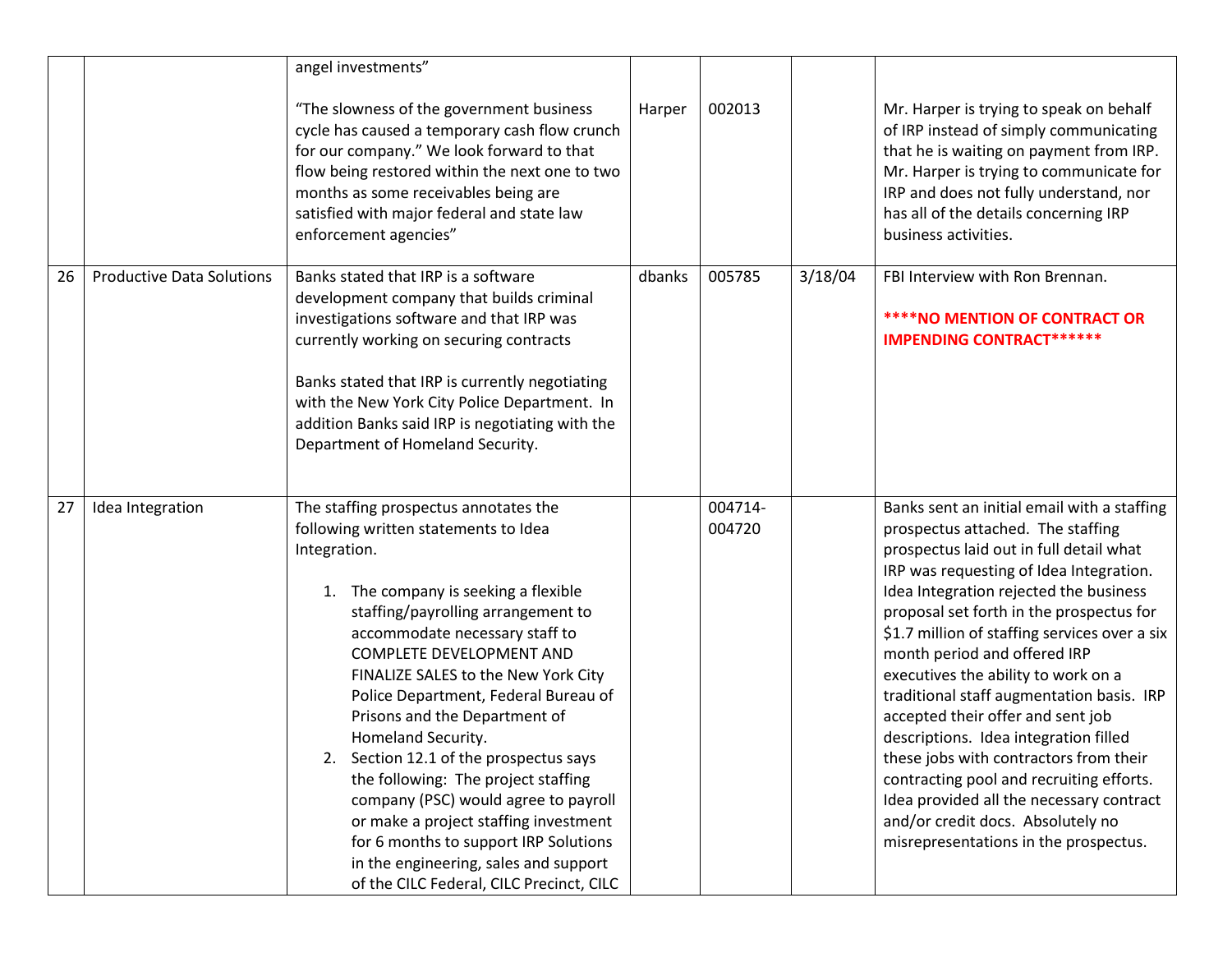|    |                          | Basic for delivery to major federal,<br>state and local law enforcement<br>agencies.                                                                                                                                                                                                                                                                                                                                                                                                        |        |        |         |                                                                                                                                                                                                                                                                                                                                                                                                 |
|----|--------------------------|---------------------------------------------------------------------------------------------------------------------------------------------------------------------------------------------------------------------------------------------------------------------------------------------------------------------------------------------------------------------------------------------------------------------------------------------------------------------------------------------|--------|--------|---------|-------------------------------------------------------------------------------------------------------------------------------------------------------------------------------------------------------------------------------------------------------------------------------------------------------------------------------------------------------------------------------------------------|
| 28 | <b>TAC Worldwide</b>     |                                                                                                                                                                                                                                                                                                                                                                                                                                                                                             |        |        |         |                                                                                                                                                                                                                                                                                                                                                                                                 |
| 29 | Snelling Personnel Svcs. | FBI Interview about Harper statements<br>(8/12/06) - the IRP representatives advised<br>Peterson that IRP worked with police<br>departments and was working on something<br>for the New York Police department" At the<br>conclusion of the meeting Peterson agreed to<br>payroll three people in positions at IRP                                                                                                                                                                          |        | 002779 | 4/12/04 | In 2006 Peterson makes absolutely no<br>mention of a contract, but two and a<br>half years later her memory gets better<br>and now she remembers talk of a<br>contract. A pattern is developing where<br>later FBI interviews conducted by Agent<br>Moen are contradicting earlier<br>testimony and it appears that Moen is<br>shaping facts to fit the "CONTRACT"<br>theory where none exists. |
|    |                          | FBI Interview (1/6/2009) - another interview<br>with Dottie Peterson- "Peterson was told by<br>the IRP representative that the signing of a<br>major contract with the New York Police<br>Department (NYPD) was imminent. In an<br>attempt to verify that statement, she called<br>the NYPD and was told that IRP was on some<br>sort of vendor list. From that statement, she<br>concluded that IRP had already been selling<br>products to the NYPD" - Snelling FBI interview<br>1/6/2009 |        | 002281 |         |                                                                                                                                                                                                                                                                                                                                                                                                 |
| 30 | Spherion                 | "IRP is trying to secure a large contract with<br>New York Police Department and is interested<br>in entering into the payrolling relationship in<br>anticipation of securing the in-progress NYPD<br>contract"                                                                                                                                                                                                                                                                             | dbanks | 006395 | 4/2004  | Jennifer S. Stephens of Spherion<br>communicates as what dbanks told her<br>in FBI interview.                                                                                                                                                                                                                                                                                                   |
| 31 | AppleOne                 | FBI Interview of Kathy Losey who is now Kathy<br>Miller and the Regional Vice President. The<br>interview alleges the David Banks agreed to:<br>A 68% markup and because of that<br>1)<br>Miller became suspicious.<br>Banks led Miller to believe that IRP<br>2)                                                                                                                                                                                                                           |        | 000613 |         | <b>Bates 000429</b> is a signed memo dated<br>4/5/05 from Kathy Miller to Marlene<br>Yon, legal counsel for AppleOne. This<br>memo is a written chronology<br>documenting Appleone's activities with<br>IRP which is completely inconsistent<br>with the FBI interview (Bates 000613).                                                                                                          |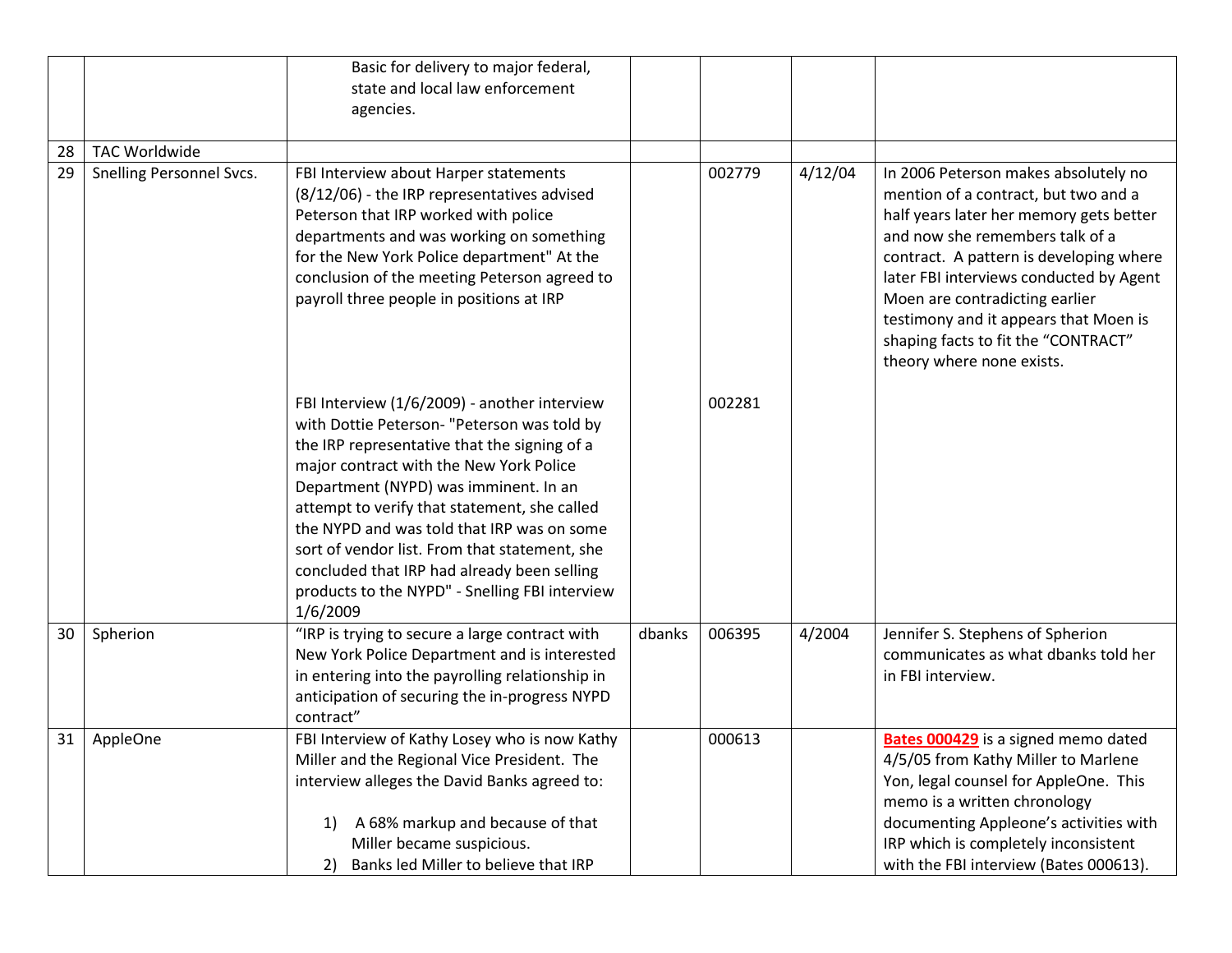| 32 | <b>SOS Staffing</b>   | had a viable product that was ready to<br>sell.<br>Banks told Miller that IRP had already<br>3)<br>sold the product to several major<br>police departments<br>Banks told Miller that IRP was in final<br>4)<br>contract negotiations with the New<br><b>York Police Department</b> |        |        | This memo shows Banks had no direct<br>conversations or interactions with Kathy<br>Miller; on the contrary it shows Lori<br>Swafford met with David Banks at the<br>IRP offices. This report presents a<br>completely fabricated accounting of<br>events by FBI Agent Robert Moen or<br>Kathy Miller is lying to the FBI.                                                                                                                                                                                                                                                                                                                      |
|----|-----------------------|------------------------------------------------------------------------------------------------------------------------------------------------------------------------------------------------------------------------------------------------------------------------------------|--------|--------|------------------------------------------------------------------------------------------------------------------------------------------------------------------------------------------------------------------------------------------------------------------------------------------------------------------------------------------------------------------------------------------------------------------------------------------------------------------------------------------------------------------------------------------------------------------------------------------------------------------------------------------------|
| 33 | Technisource          |                                                                                                                                                                                                                                                                                    |        |        |                                                                                                                                                                                                                                                                                                                                                                                                                                                                                                                                                                                                                                                |
| 34 | <b>ESG Consulting</b> | Banks says "I spoke with the investor and he<br>will not divulge credit information based on a<br>request for credit for such a low threshold<br>given the traditional payment model of Net 30<br>for staffing companies"                                                          | dbanks | 001301 | Not a mention of contract or impending<br>contract to ESG by Banks. In fact, in this<br>same email communication, Banks<br>subsequently says in <b>Bates 1307 &amp; 1308:</b><br>"If you can still do the business, then let<br>me know. If not, I am forced to have to<br>search the staffing marketplace for<br>another company"<br>After that email, Jon Landau of his own<br>volition contacts his Executive Vice<br>President by the name of Ali and gains<br>approval for a partial credit app. Landau<br>contacts Banks back to move the<br>process forward.<br><b>****NO MENTION OF CONTRACT OR</b><br><b>IMPENDING CONTRACT******</b> |
| 35 | <b>Kelly Services</b> | "As mentioned on the phone, we have<br>identified five candidates and want Kelly IT to<br>be in a position to further assist IRP Solutions<br>in any other future services that New York<br>Police Department will need in the future"                                             | Harper | 001896 | <b>****NO MENTION OF CONTRACT OR</b><br><b>IMPENDING CONTRACT******</b>                                                                                                                                                                                                                                                                                                                                                                                                                                                                                                                                                                        |
| 36 | StaffMark             | Harper stated that IRP was developing<br>software to support the Department of<br>Homeland Security (DHS) and that there was a<br>contract in place between IRP and DHS. At the<br>time, Olsen completed a service agreement<br>with between IRP and Staffmark and accepted        |        | 002545 | IRP D&B - Staffmark - bates 002543<br>IRP Experian credit check - bates<br>002544<br>David Banks and Ken Harper led Olsen to<br>believe that IRP had a contract in place<br>with the Department of Homeland                                                                                                                                                                                                                                                                                                                                                                                                                                    |